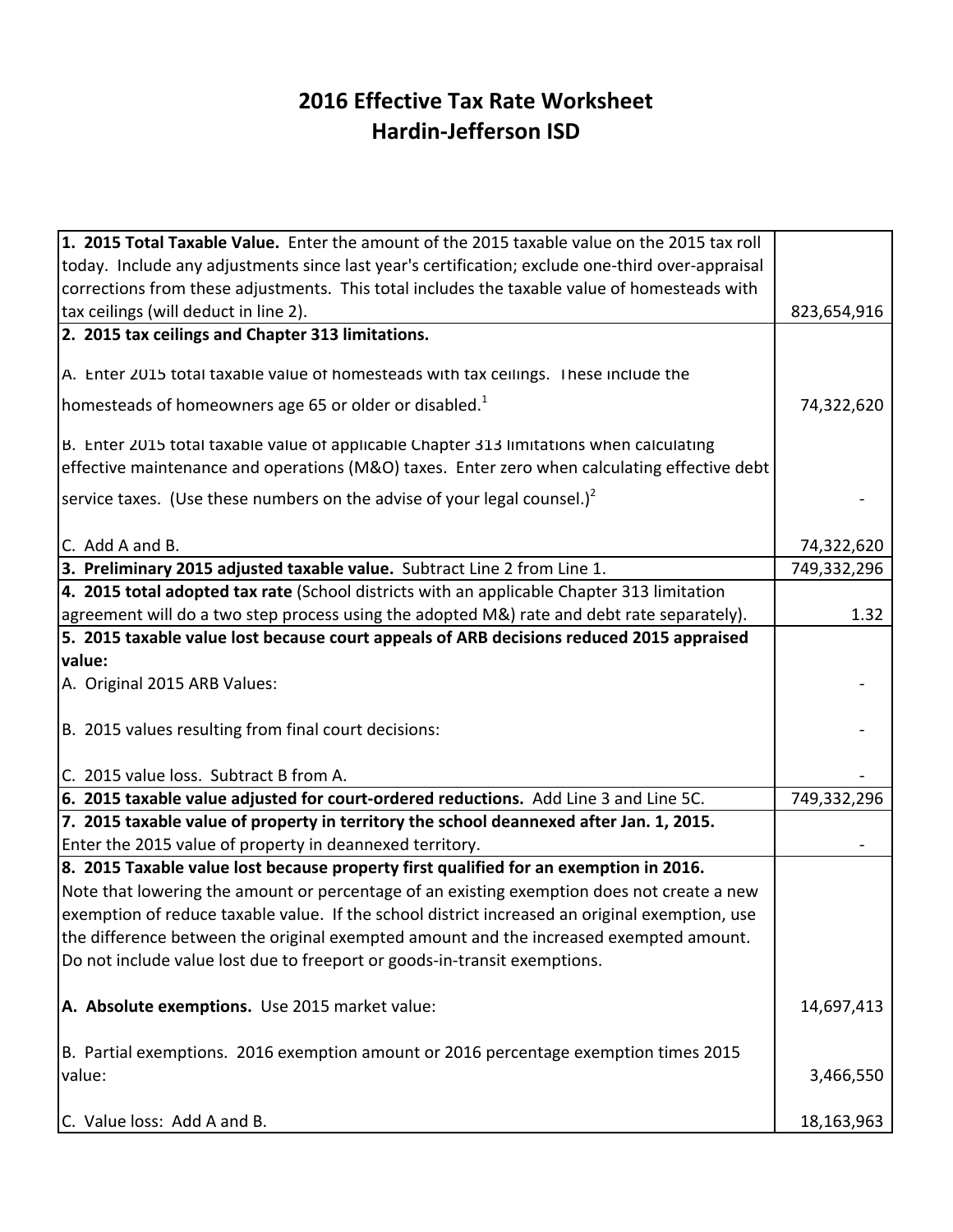| 9. 2015 taxable value lost because property first qualified for agricultural appraisal (1-d or 1-                                                                               |             |
|---------------------------------------------------------------------------------------------------------------------------------------------------------------------------------|-------------|
| d-1), timber appraisal, recreational/scenic appraisal or public access airport special appraisal                                                                                |             |
| in 2016. Use only properties that qualified in 2016 for the first time; do not use properties that                                                                              |             |
| qualified in 2015.                                                                                                                                                              |             |
| A. 2015 market value:                                                                                                                                                           |             |
| B. 2016 productivity or special appraised value:                                                                                                                                |             |
| C. Value loss. Subtract B from A.                                                                                                                                               |             |
| 10. Total adjustments for lost value. Add lines 7, 8C and 9C.                                                                                                                   | 18,163,963  |
| 11. 2015 adjusted taxable value. Subtract Line 10 from Line 6.                                                                                                                  | 731,168,333 |
| 12. Adjusted 2015 taxes. Multiply Line 4 by Line 11 and divide by \$100.                                                                                                        | 9,651,422   |
| 13. Taxes refunded for years preceding tax year 2015. Enter the amount of taxes refunded by                                                                                     |             |
| the district for tax years preceding tax year 2015. Types of refunds include court decisions,                                                                                   |             |
| corrections and payment errors. Do not included refunds for tax year 2015. This line applies                                                                                    |             |
| only to tax years preceding tax year 2015.                                                                                                                                      | 33,846      |
| 14. Adjusted 2015 taxes with refunds. Add Lines 12 and 13.                                                                                                                      | 9,685,268   |
| 15. Total 2016 taxable value on the 2016 certified appraisal roll today. This value includes                                                                                    |             |
| only certified values and includes the total taxable value of homesteads with tax ceilings (will                                                                                |             |
| deduct in Line 17). These homesteads include homeowners age 65 or older or disabled.                                                                                            |             |
|                                                                                                                                                                                 |             |
| $A.$ Certified values only: <sup>4</sup>                                                                                                                                        | 774,683,047 |
| B. Pollution control exemption: Deduct the value of property exempted for the current tax<br>year for the first time as pollution control property:                             |             |
|                                                                                                                                                                                 |             |
| C. Total value. Subtract B from A.                                                                                                                                              | 774,683,047 |
| 16. Total value of properties under protest or not included on certified appraisal roll.                                                                                        |             |
|                                                                                                                                                                                 |             |
| A. 2016 taxable value of properties under protest. The chief appraiser certifies a list of                                                                                      |             |
| properties still under ARB protest. The list shows the appraisal district's value and the                                                                                       |             |
| taxpayer's claimed value, if any, or an estimate of the value if the taxpayer wins. For each of                                                                                 |             |
| the properties under protest, use the lowest of these values. Enter the total value.                                                                                            |             |
|                                                                                                                                                                                 |             |
| B. 2016 value of properties not under protest or included on certified appraisal roll. The chief                                                                                |             |
| appraiser gives school districts a list of those taxable properties that the chief appraiser knows                                                                              |             |
| about, but are not included at appraisal roll certification. These properties are not on the list of                                                                            |             |
| properties that are still under protest. On this list of properties, the chief appraiser includes                                                                               |             |
| the market value, appraised value and exemptions for the preceding year and a reasonable                                                                                        |             |
| estimate of the market value, appraised value and exemptions for the current year. Use the<br>lower market, appraised or taxable value (as appropriate). Enter the total value. |             |
| C. Total value under protest or not certified: Add A and B.                                                                                                                     |             |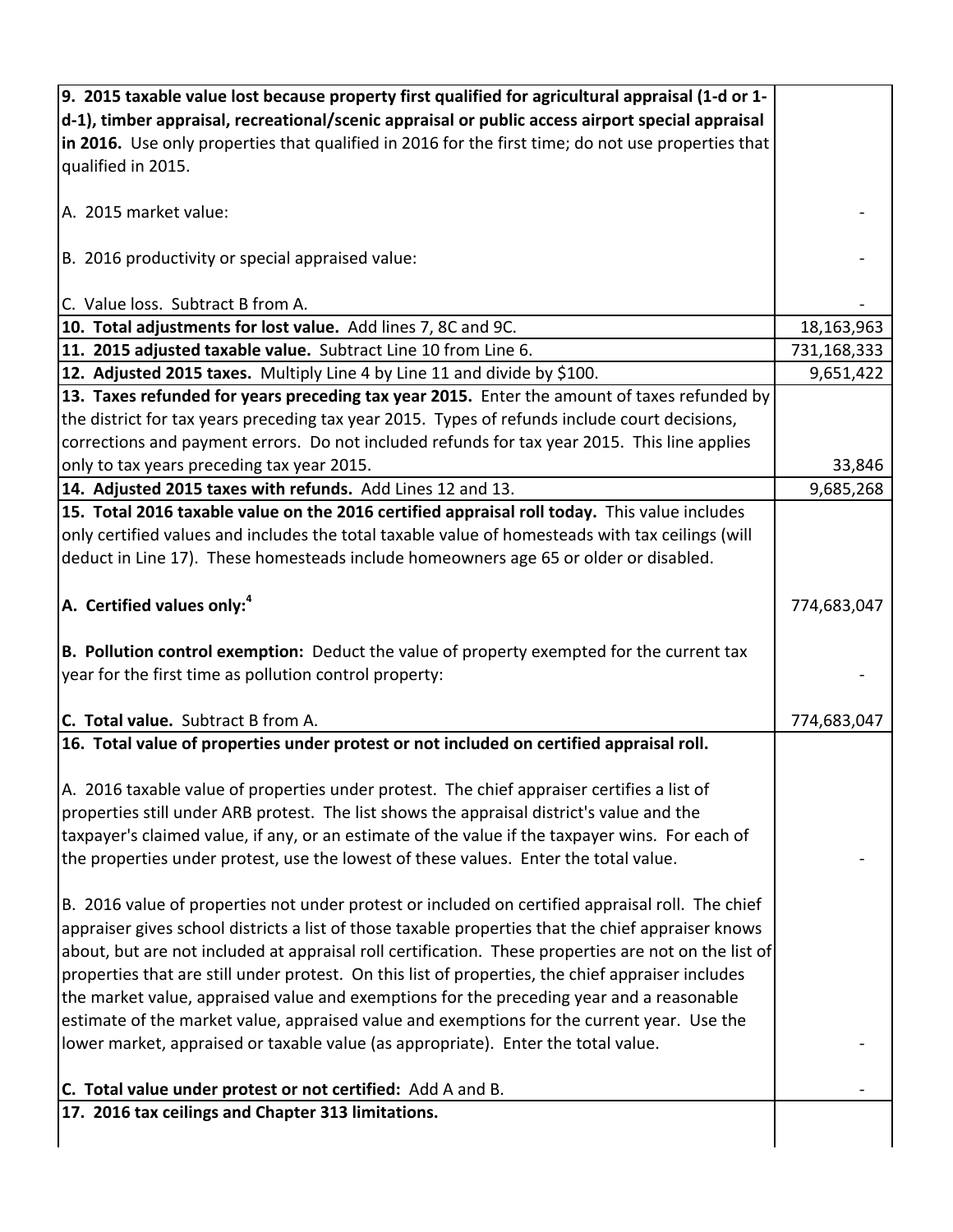| A. Enter 2016 total taxable value of homesteads with tax ceilings. These include the<br>homesteads of homeowners age 65 or older or disabled.5 | 73,369,552  |
|------------------------------------------------------------------------------------------------------------------------------------------------|-------------|
| B. Enter 2016 total taxable value of applicable Chapter 313 limitations when calculating                                                       |             |
| effective M&O taxes. Enter zero when calculating effective debt service taxes. (Use these                                                      |             |
| numbers on the advise of your legal counsel.)6                                                                                                 |             |
|                                                                                                                                                |             |
| C. Add A and B.                                                                                                                                | 73,369,552  |
| 18. 2016 total taxable value. Add Line 15C and 16C. Subtract Line 17.                                                                          | 701,313,495 |
| 19. Total 2016 taxable value of properties in territorty annexed after Jan. 1, 2015. Include                                                   |             |
| both real and personal property. Enter the 2016 value of property in territory annexed by the                                                  |             |
| school district.                                                                                                                               |             |
| 20. Total 2016 taxable value of new improvements and new personal property located in                                                          |             |
| new improvements. New means the item was not on the appraisal roll in 2015. New                                                                |             |
| additionsl to existing improvements may be included if the appraised value can be determined.                                                  |             |
| New personal property in a new improvement must have been bought into the taxing unit after                                                    |             |
| Jan. 1, 2015, and be located in a new improvement.                                                                                             | 443,250     |
| 21. Total adjustments to the 2016 taxable value. Add Lines 19 and 20.                                                                          | 443,250     |
| 22. 2016 adjusted taxable value. Subtract Line 21 from Line 18.                                                                                | 700,870,245 |
| 23. 2016 effective tax rate. Divide Line 14 by Line 22 and multiply by \$100.                                                                  | 1.38        |
| 24. 2016 effective tax rate for ISDs with Chapter 313 Limitations. Add together the effective                                                  |             |
| tax rates for M&O and debt services for those school districts that participate in an applicable                                               |             |
| Chapter 313 limitations agreement.                                                                                                             |             |

Tex. Tax Code Section 26.012(14) Tex. Tax Code Section 26.012(6) Tex. Tax Code Section 26.04(a-1) and (c-1) <sup>4</sup>Tex. Tax Code Section 26.012(6) Tex. Tax Code Section 26.012(6)(A)(i)

 ${}^{6}$ Tex. Tax Code Section 26.012(6)(A)(ii)